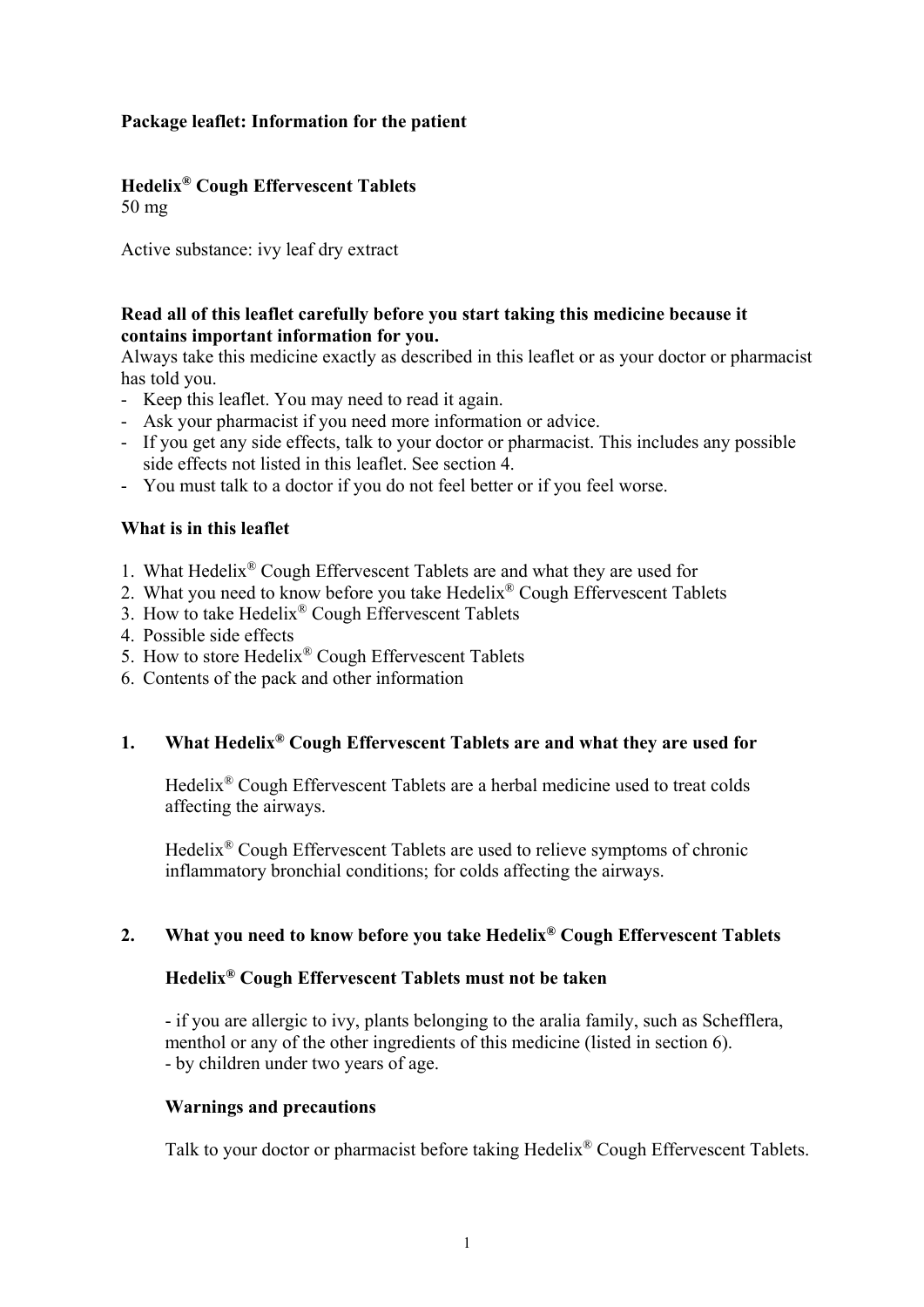Seek medical advice if you have any unexplained symptoms, symptoms that last more than one week, or you develop fever, shortness of breath, purulent or bloody sputum.

Hedelix® Cough Effervescent Tablets should not be used in combination with coughrelief medicines such as codeine or dextromethorphan without medical advice.

Particular caution must be exercised when taking Hedelix® Cough Effervescent Tablets if your stomach lining is inflamed (gastritis) or you have stomach ulcers, since ivy products can irritate the gastric mucosa.

## **Children**

Hedelix® Cough Effervescent Tablets are not intended for use in children under 6 years of age.

# **Other medicines and Hedelix® Cough Effervescent Tablets**

Interactions with other medicines have not been investigated. No interactions have been reported to date.

Tell your doctor or pharmacist if you are taking / using, have recently taken / used or might take / use any other medicines.

# **Hedelix® Cough Effervescent Tablets with food and drink**

No special precautions need to be taken.

## **Pregnancy and breast-feeding**

 If you are pregnant or breast-feeding, think you may be pregnant or are planning to have a baby, ask your doctor or pharmacist for advice before taking this medicine.

This medicine should not be used during pregnancy and when breast-feeding since sufficient studies are not available.

## **Driving and using machines**

No special precautions are necessary.

## **Hedelix® Cough Effervescent Tablets contain sodium.**

This medicine contains 316 mg sodium (main component of cooking / table salt) in each effervescent tablet. This is equivalent to 15.8 % of the recommended maximum daily dietary intake of sodium for an adult.

Talk to your doctor or pharmacist if you need 2 effervescent tablets daily for a prolonged period, especially if you have been advised to follow a low salt (sodium) diet.

**Hedelix® Cough Effervescent Tablets contain macrogolglycerol hydroxystearate.** Macrogolglycerol hydroxystearate may cause stomach upset and diarrhoea.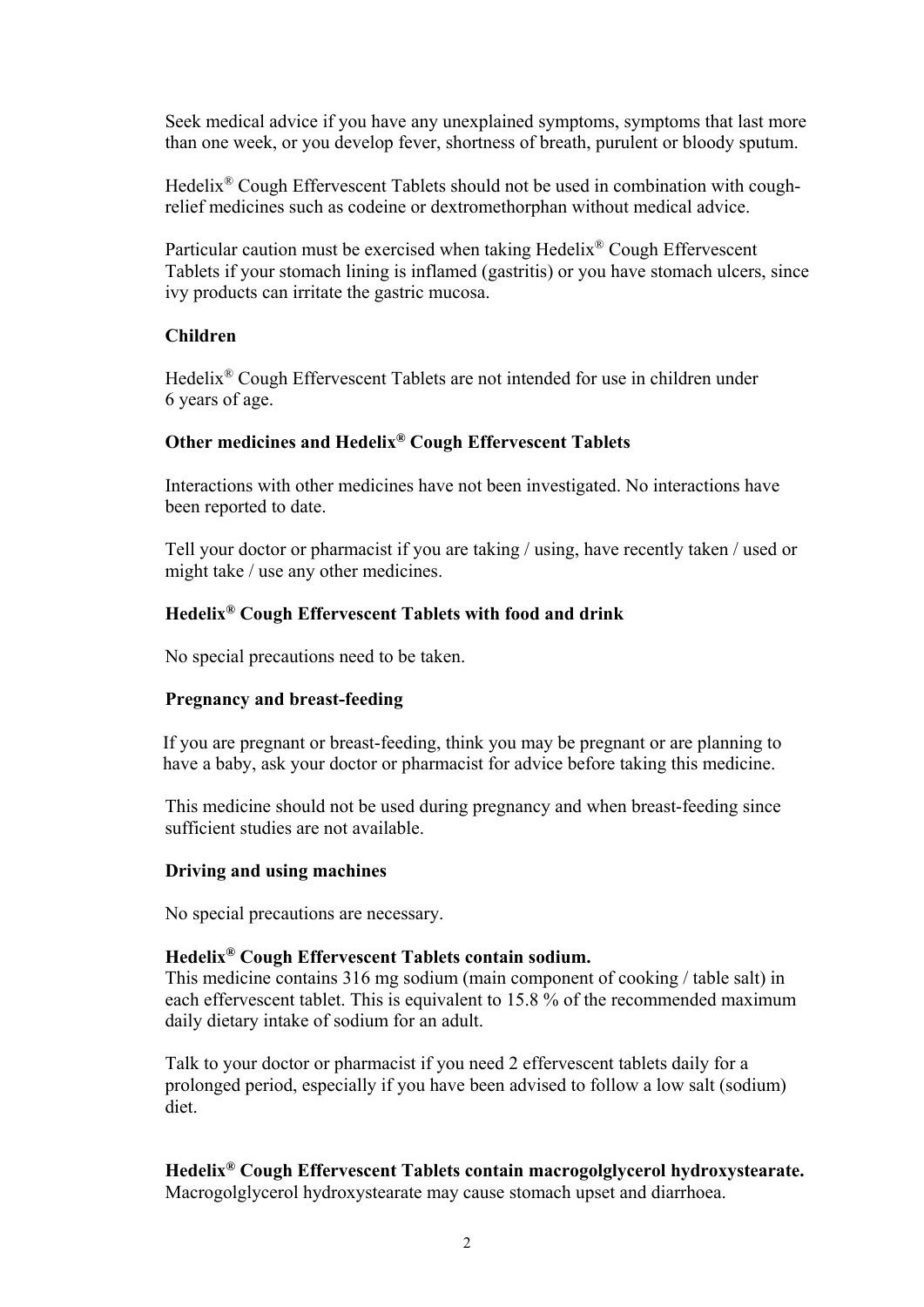## **Hedelix® Cough Effervescent Tablets contain glucose.**

 If you have been told by your doctor that you have an intolerance to some sugars, contact your doctor before taking this medicinal product.

## **3. How to take Hedelix® Cough Effervescent Tablets**

Always take this medicine exactly as described in this leaflet or as your doctor or pharmacist has told you. Check with your doctor or pharmacist if you are not sure.

## **Unless prescribed otherwise by your doctor, the recommended dose is:**

Adults and adolescents over 12 years of age should take one effervescent tablet twice daily (in the morning and evening) (equivalent to 600 mg herbal substance per day).

Children between 6 and 12 years of age should take half an effervescent tablet twice daily (in the morning and evening) (equivalent to 300 mg herbal substance per day).

## Tube:

 Store the second half of the effervescent tablet in the tube until the next application (max. 24 hours).

Close the tube tightly after intake of tablet.

#### Sachet:

Store the second half of the effervescent tablet in the closed sachet until the next application (max. 24 hours).

The open edge area of the sachet is closed by folding over twice.

This medicine is not intended for use in children under 6 years of age.

Insufficient data are available to permit specific dose recommendations in the case of impaired kidney/liver function.

Method of administration:

For oral use.

Dissolve the effervescent tablet in half a glass of water and drink after eating.

#### Duration of use:

Do not take Hedelix® Cough Effervescent Tablets for more than one week without medical advice. Please read the information in section 2 under "Warnings and precautions".

## **If you take more Hedelix® Cough Effervescent Tablets than you should**

There are normally no adverse effects if one effervescent tablet more than recommended is taken.

Nausea, vomiting, diarrhoea and restlessness can develop if considerably more tablets are taken.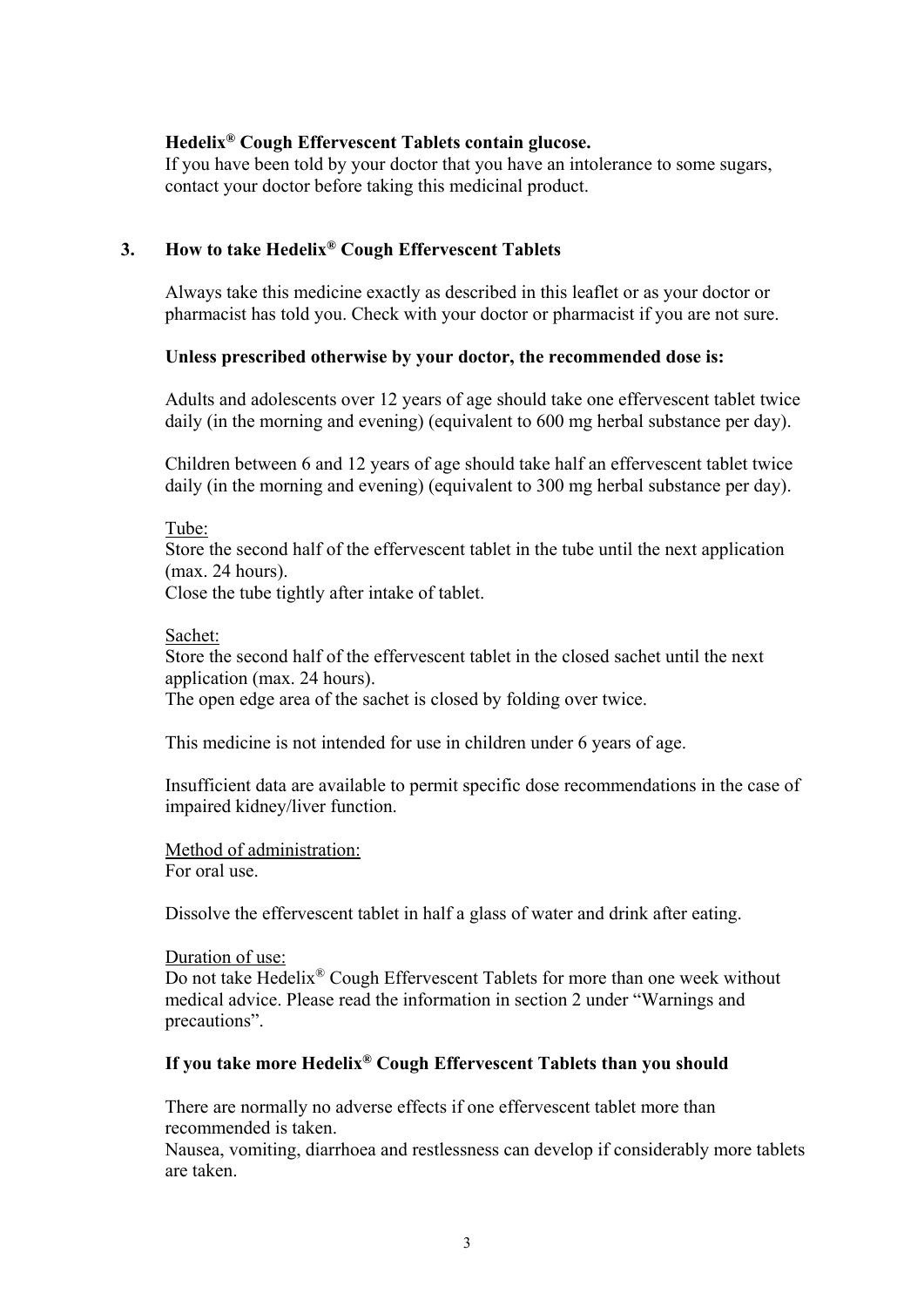A four-year-old child became aggressive and developed diarrhoea after inadvertently taking ivy extract equivalent to 1800 mg of the herbal substance. You should consult your doctor in such a case.

# **If you forget to take Hedelix® Cough Effervescent Tablets**

Do not take a double dose to make up for a forgotten dose.

If you have any further questions on the use of this medicine, ask your doctor or pharmacist.

# **4. Possible side effects**

Like all medicines, this medicine can cause side effects, although not everybody gets them.

The following list covers all the known side effects from treatment with extract of ivy leaf, including those from higher doses and long-term treatment.

The stated frequencies of the side effects are based on the following categories:

|            | Very common: may affect more than 1 in 10 treated |
|------------|---------------------------------------------------|
| Common:    | may affect 1 to 10 in 100 treated                 |
| Uncommon:  | may affect 1 to 10 in 1,000 treated               |
| Rare:      | may affect 1 to 10 in 10,000 treated              |
| Very rare: | may affect less than 1 in 10,000 treated          |
| Not known: | cannot be estimated from the available data       |

## **Possible side effects:**

Common: gastrointestinal disorders (e.g. nausea, vomiting, diarrhoea).

Uncommon: allergic skin reactions, e.g. rash (exanthema), hives (urticaria), redness, itching, or serious systemic allergic conditions, e.g. involving swelling, shortness of breath, can occur after taking medicines that contain ivy.

Hedelix® Cough Effervescent Tablets must not be taken again if there are any signs of an allergic reaction. If necessary, consult a doctor.

## **Reporting of side effects**

If you get any side effects, talk to your doctor or pharmacist. This includes any possible side effects not listed in this leaflet. You can also report side effects directly via the Bundesinstitut für Arzneimittel und Medizinprodukte, Abt. Pharmakovigilanz, Kurt-Georg-Kiesinger-Allee 3, D-53175 Bonn, Website: www.bfarm.de. By reporting side effects you can help provide more information on the safety of this medicine.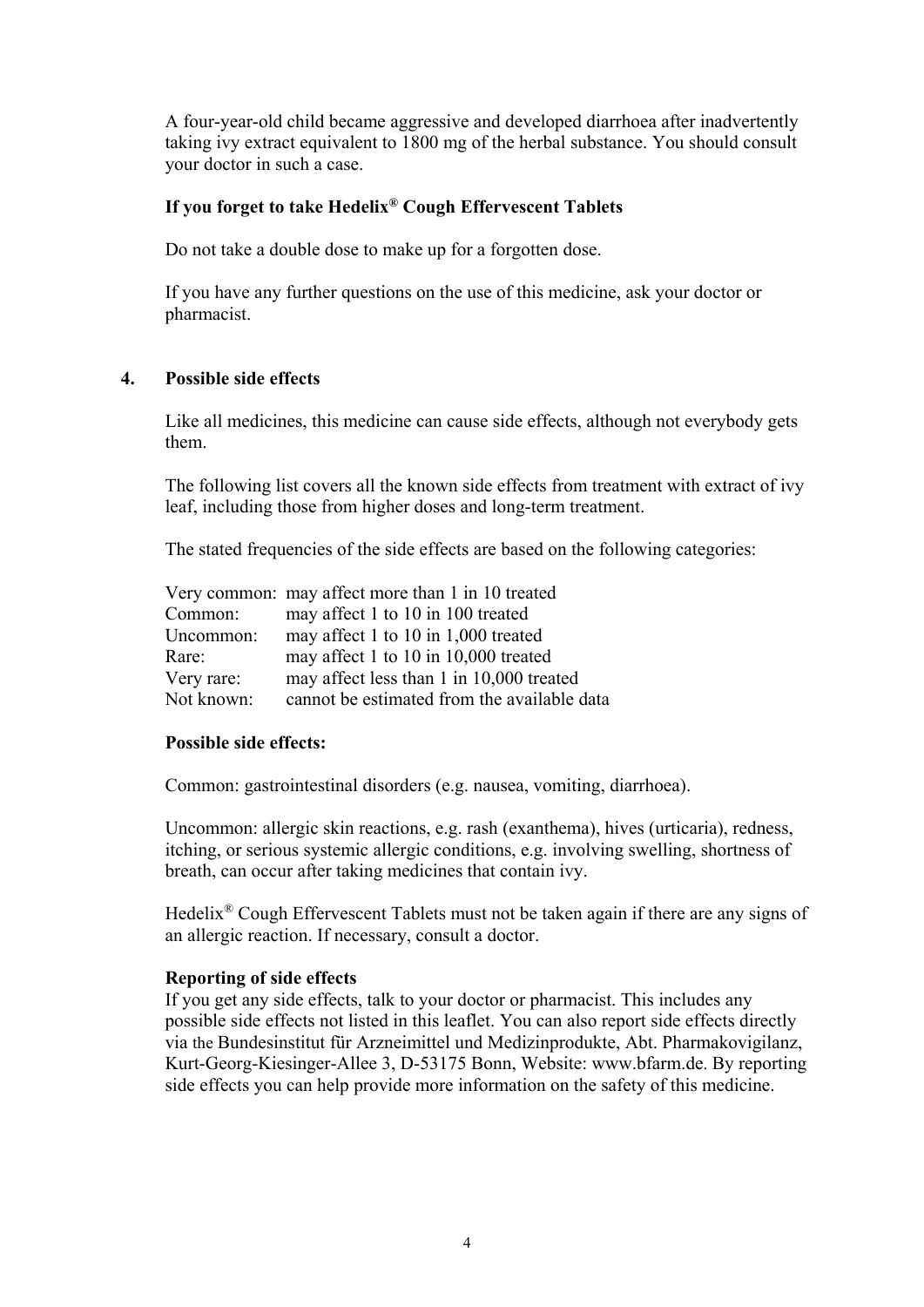# **5. How to store Hedelix® Cough Effervescent Tablets**

Keep this medicine out of the sight and reach of children.

Do not use this medicine after the expiry date which is stated on the carton and container after "EXP". The expiry date refers to the last day of that month.

#### **Storage conditions:**

Tube: Store in the original package in order to protect from moisture.

#### **Shelf life after opening:**

Tube: Hedelix® Cough Effervescent Tablets can be used for 6 months after opening.

#### **6. Contents of the pack and other information**

# **What Hedelix® Cough Effervescent Tablets contain**

The active substance is ivy leaf extract.

Each effervescent tablet contains 50 mg of dry extract from Hedera helix L., folium (ivy leaves)  $(4-8:1)$ , extraction solvent: ethanol  $30\%$  (m/m).

The other ingredients are:

Citric acid, sodium hydrogen carbonate, mannitol (Ph. Eur.), sodium carbonate, saccharin sodium, sodium cyclamate, simeticone, medium-chain triglycerides, sodium citrate (Ph. Eur.), macrogolglycerol hydroxystearate (Ph. Eur.), beetroot powder (beetroot sap concentrate (E 162), maltodextrin, citric acid), enocianin powder (E 163) (anthocyane, glucose syrup), blackcurrant flavour (contains i. a. menthol).

## **What Hedelix® Cough Effervescent Tablets look like and contents of the pack**

Hedelix® Cough Effervescent Tablets are round, flat, purple flecked tablets with a score line on one side.

Hedelix® Cough Effervescent Tablets are available in the following pack sizes:

PP tube with PP cap: 10 effervescent tablets 20 effervescent tablets (N1) 50 effervescent tablets (N2) 100 effervescent tablets (N3)

Sachet of laminated aluminium-paper-foil: 12 effervescent tablets 20 effervescent tablets 24 effervescent tablets

Not all pack sizes may be marketed.